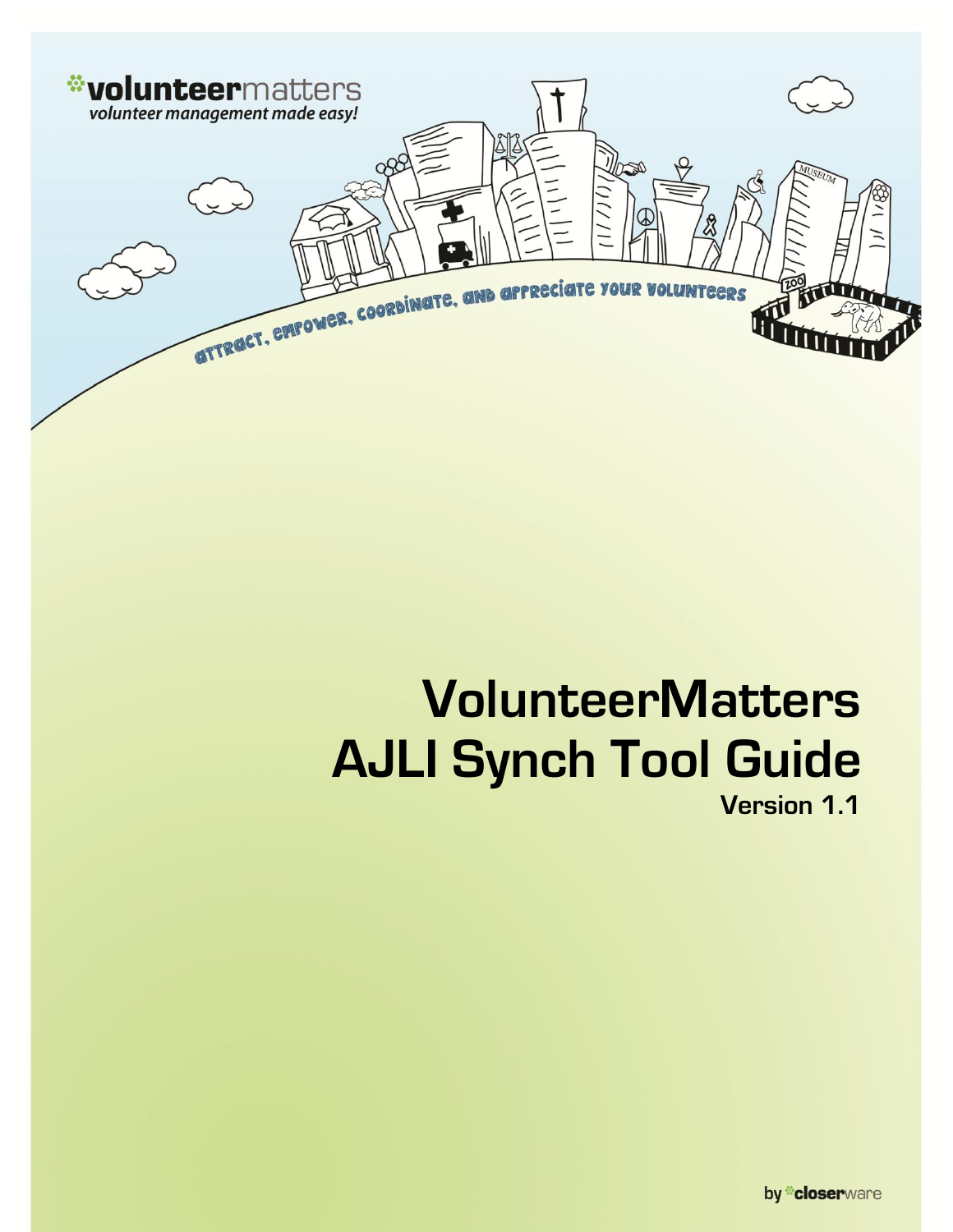by closerware

### **Overview**

The VolunteerMatters AJLI synch tool allows you to reconcile what AJLI has on record with what you have in your database. This is accomplished by using the roster export from AJLI's E-Update utility to compare with the existing Contact data. VolunteerMatters produces a "change" file with all of the adds, removals, and changes in a format that complies with the E-Update specification provided by AJLI.

### **VolunteerMatters Setup**

Several ways in which you setup VolunteerMatters fields and statuses in order to take full advantage of the tool.

#### **Statuses**

Closerware used to recommend tracking League Status and AJLI status separately. This would mean that if a member went from Provisional to active you would have to record the change under the members "League Status" and again under their "AJLI Status". We now recommend, based on customer feedback, a simpler format where everything is tracked under league status. In this method, we use a simple convention for naming of those statuses within the Closerware system.

The AJLI statuses that affect synchronization are as follows:

- P Provisional
- A Active
- S Sustainer
- E Sustainer Emeritus
- D Deceased
- R Resigned
- X Dropped

These are the status we must know for the update to AJLI. We also recognize that most leagues have variations on some of these. The recommended naming convention would be to preface each League Status with the letter code for the corresponding AJLI status. For example, a league might have the following statuses:

| <b>Example League Status</b> | <b>Naming Convention</b>      |
|------------------------------|-------------------------------|
| New Member Spring            | P - New Member Spring         |
| New Member Fall              | P - New Member Fall           |
| Active                       | A - Active                    |
| <b>Active Gold</b>           | A - Active Gold               |
| Sustainer                    | S - Sustainer                 |
| <b>Sustainer Emeritus</b>    | E - Sustainer Emeritus        |
| <b>Transferred Out</b>       | X - Transferred Out           |
| Terminated                   | X - Terminated                |
| Resigned in Good Standing    | R - Resigned in Good Standing |
| Resigned in Poor Standing    | X - Resigned in Poor Standing |
| Deceased                     | D - Deceased                  |

You will notice that transfers are flagged the same as terminated and resigned in poor standing. This is because AJLI's system for synchronization does not support transfers. However you still want them to be removed from your roster with AJLI so that you do not continue to pay for their membership. The following is an excerpt from their eUpdate documentation concerning transfers: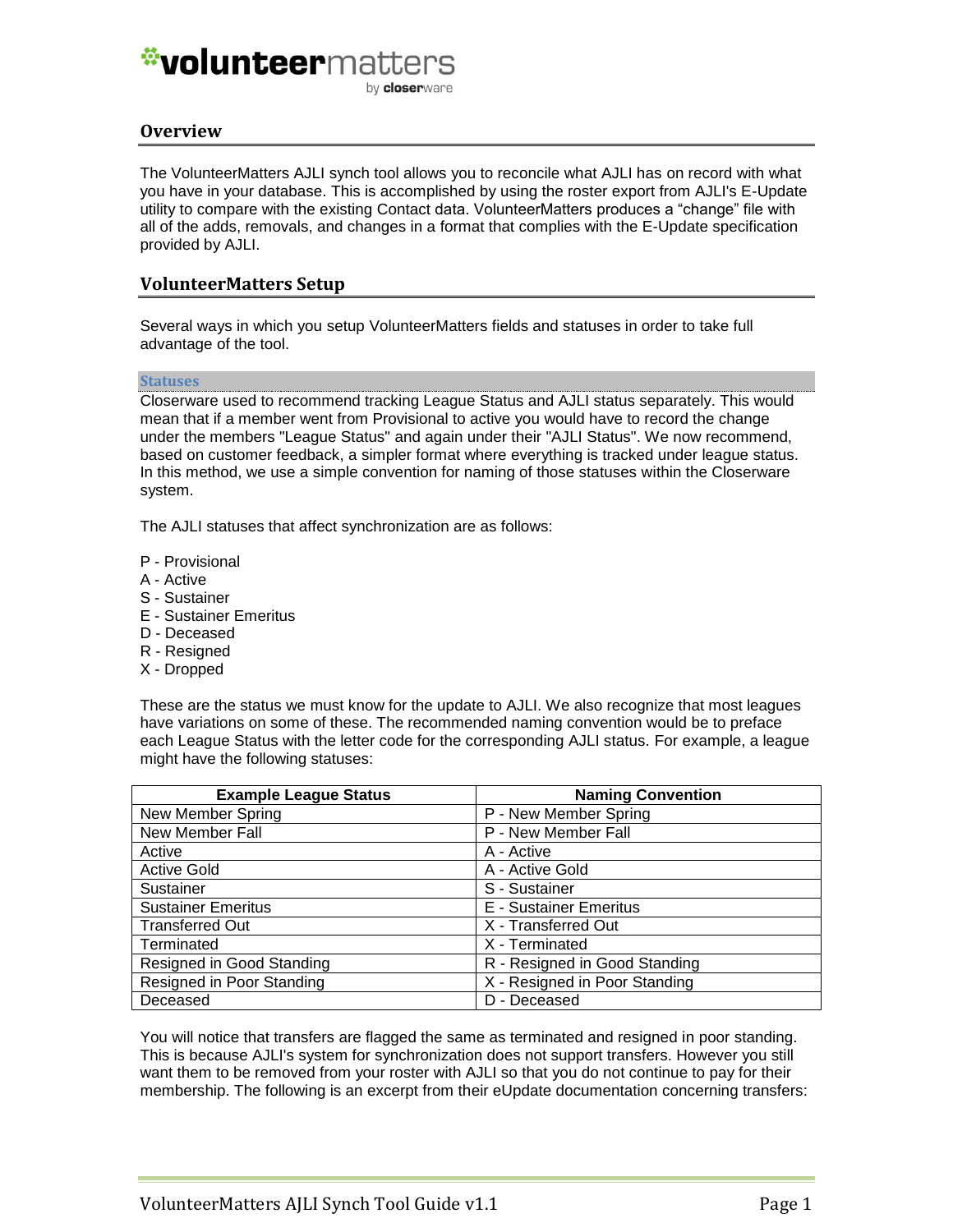#### *"Processing TRANSFERS*

*Transferring members is a League-to-League process. AJLI completes the transfer in our membership database only when we receive notice from the receiving League that the transfer has been completed. For this reason, the Electronic Member Forms system currently does not have a provision for submitting transfers. You must continue to use the transfer cards."*

#### **Contact IDs**

The update utility uses the AJLI ID to uniquely identify a contact record. The Closerware utility can match contacts records in one of two ways. While most customers use the Contact ID to hold the AJLI number, others use a custom field for this purpose.

#### **AJLI ID as Contact ID**

The VolunteerMatters system requires that each record has a unique Contact ID. This means that all records in VolunteerMatters have a value. However, temporary IDs are normally assigned to potential or pending members until they have been assigned an ID from AJLI. This means, in practicality, that when reconciling it may look like AJLI has a member in their system that you don't – and you have records that AJLI does not. This will be noticeable when sorting the reconciliation data. This will be rectified once newly assigned AJLI Ids are entered into the contact records. Closerware suggests using an easily recognizable convention for temporary Ids. For example, prefacing Ids with "T-" would allow for easy identification of temporary values since this will never overlap with a valid AJLI number.

#### **AJLI ID in Custom Field**

In the case where a custom field is used to hold the AJLI number, a contact without an ID will simply be missing a value. This situation will also result in the appearance that these members do not exist in AJLIs records. Adding AJLI Ids for new members will solve this issue. The reconciliation process will make it easy to identify these records.

### **Synchronizing**

#### **Download roster export from AJLI**

The first step in the synchronization process is to acquire the latest records in AJLI's database. This is done by downloading the roster from the AJLI E-Update tool. Once this file is downloaded, open it in Excel (or compatible program) and save a copy in a comma-delimited file (CSV). Please see your AJLI E-Update documentation or contact AJLI for support if you have questions on retrieving your Roster.

#### **Import roster into Closerware.**

The second step is to import your AJLI Roster into VolunteerMatters. This is accomplished by using the import screen found at Setup -> AJLI Synch -> [Import AJLI Roster.](https://www.closerware.com/vm/member/ajli/AjliRecordImport.do)

If asked for the "Roster Type," leave the default value of "New Complete Roster.".

#### **Configure Synchronization**

Review and modify the AJLI Synchronization Configuration found at Setup -> AJLI Synch -> [Configuration.](https://www.closerware.com/vm/member/ajli/SynchConfig.do)

**Field mapping**

Some of the AJLI Roster fields can be associated with a particular field from the contact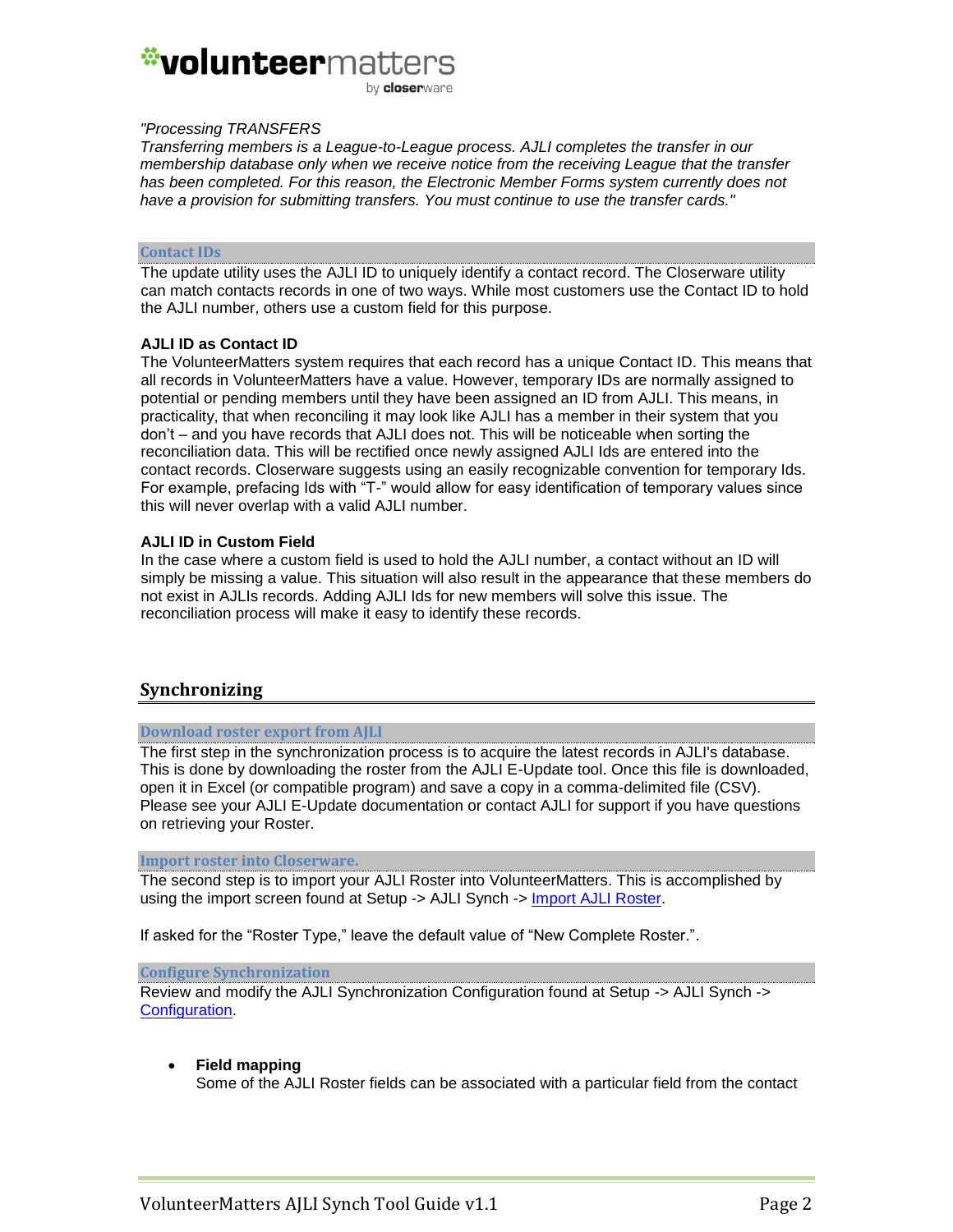database. This section of configuration allows you to choose which database values are sent for the corresponding AJLI fields.

#### **Deceased, Resigned, and Dropped Statuses**

Choose which contact statuses indicate a deceased, resigned, and dropped contact, respectively. This identifies all of the records that are no longer current so we can notify AJLI to remove them from your roster if they are still appearing.

#### **New Contact Statuses**

Choose which contact statuses should be considered when searching for New Contact records. These are records that are in the Contact database, but not at AJLI. If, for example, you keep employees in your database, assign these users a unique status and exclude that status from this section. Otherwise we will recognize those records as ones that should be added to the AJLI roster.

#### **Inspect Roster**

We are ready to inspect the roster by using the menu item Setup -> AJLI Synch -> [Inspect/Process Roster.](https://www.closerware.com/vm/member/ajli/AjliRecordListRefresh.do) On this screen you can review, filter, and sort the roster. You can also process it to detect changes, find additions, or generate an update file when ready.

The first thing you will want to do is to detect changes. This action re-evaluates the Roster data and searches for differences from the Contact database based on the Synchronization Configuration. If your Contact Data has been edited, you must re-run this process to update the detected changes. This is a long-running process and can take up to a few minutes depending on the size of the Roster.

Secondly you may want to detect additions, or new contacts. This action searches the Contact Database for records that match the Synchronization Configuration but are absent from the Roster. If Contact Data has been edited, you must re-run this process to update the detected additions.

Basically there are four kinds of things you will find:

- 1. Records that have changed and need to be updated in AJLI's database
- 2. Records found at AJLI that need to be added to your VolunteerMatters database
- 3. Records in VolunteerMatters that need to be added to the AJLI database.
- 4. Records that need to be removed from the AJLI database.

In the list view of the Roster, there is a column named "Code." In this column will be a one character code that indicates the status of the record. The following table lists the codes and their meaning.

| Code | <b>Meaning</b>                                                                               |
|------|----------------------------------------------------------------------------------------------|
| C    | The record has changed. Click on the "detail" link to see the changes highlighted in<br>red. |
| D    | The record is for a deceased contact. The record will be removed from the AJLI<br>Roster.    |
| P    | The record is for a dropped contact. The record will be removed from the AJLI<br>Roster.     |
| R    | The record is for a resigned contact. The record will be removed from the AJLI<br>Roster.    |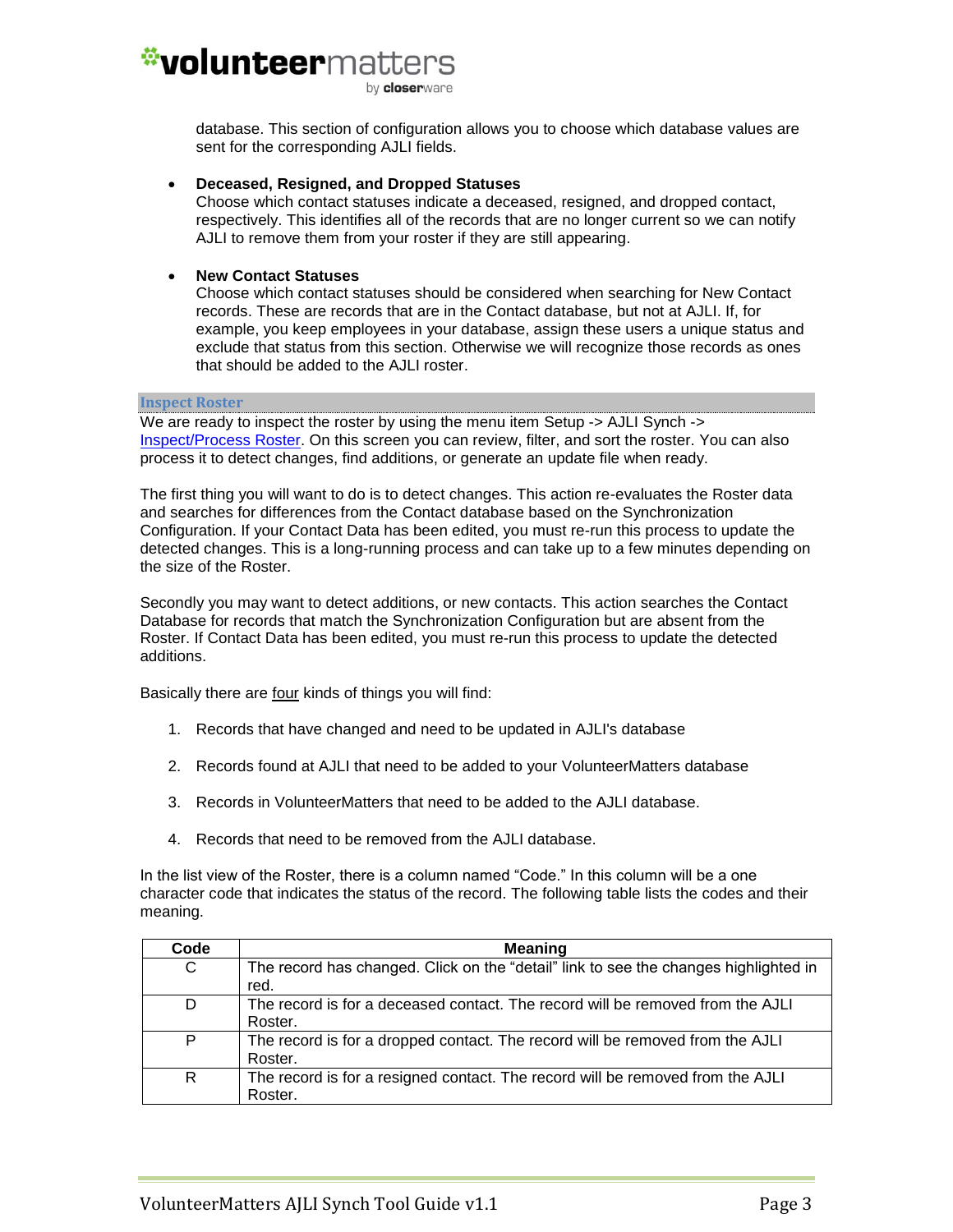by **closer**ware

| N. | The record does not appear on the AJLI Roster. This may be sent as an addition to<br>the AJLI Roster.                                                                                                                                                                                                                                                                             |
|----|-----------------------------------------------------------------------------------------------------------------------------------------------------------------------------------------------------------------------------------------------------------------------------------------------------------------------------------------------------------------------------------|
| 2  | The state of this record is unknown. Either the record is found at AJLI but not in<br>VolunteerMatters, or the change detection process has not been run. If the notes<br>field reads, "Member Not Found," this means the record is on the Roster but not<br>found in VolunteerMatters. This happens when AJLI assigns an AJLI ID that is not<br>yet entered in VolunteerMatters. |

Clicking on the detail link of a roster record will show the values for AJLI and the league sidebyside. From the detail screen, you can jump directly to the given Contact record if available. Please note that you can filter out certain Roster records and change the sort order. This may be very useful when reviewing changes, finding new contacts, and finding new AJLI Ids.

#### **Records that have changed.**

These are the easiest. This is where the AJLI roster contains a contact with an ID that matches a record you have in your VolunteerMatters database AND where their information has changed. There is nothing else that has to be done to check this data. Once you have reviewed these records, it might help to remove them from view to concentrate on the other records. To do this add a filter criteria "Update Code does not equal C"

#### **Records that need to be added to your VolunteerMatters database.**

These are records that AJLI has in their roster where the Contact ID does not match a record in your VolunteerMatters database. This is often times caused by a missing, transposed, or otherwise erroneous Contact ID in the VolunteerMatters database. It is helpful to sort the roster by Last Name, First name. Also, add a filter that shows only records with a code of '?' or 'N'. Look for adjacent records that show a code of 'N' next to one with "Member Not Found." If the contact names are identical, it may be that the AJLI ID is not updated (or is incorrect) in VolunteerMatters. In such a case, you can click on detail, then go directly to the contact record to update the AJLI ID. Once all such changes are made, make sure to run the "Detect Changes" process to have those removed from the list.

#### **Records that need to be added to the AJLI database.**

These are records that are in your VolunteerMatters database that have a Contact ID that does not equal any record in the AJLI roster. These should be few and far between if the previous step was completed thoroughly. The only records that should appear in the view are contacts that you have yet to submit to AJLI for a contact ID or that AJLI has yet to process. If changes are made, "Detect Additions" to refresh.

#### **Records that need to be removed from AJLI database.**

These are records in your database that are no longer current contacts (they've been terminated, resigned, etc.) that AJLI still has on record as being current. The system determines this by the settings you applied during the synchronization configuration described previously. In other words if the AJLI roster shows a contactas being active or sustaining but your VolunteerMatters database has that person as resigned, dropped, or deceased, the process will remove those contact records from AJLI's roster.

#### **Generate E-Update File**

Once the above process is finished, you can generate an AJLI E-Update file. Please note that only the "filtered" records are included in the output. If you wish to prepare a complete file, make sure to remove any filters. Be careful not to open this file in Excel, as certain auto-formatting features could possibly save the file in a format incompatible with AJLI E-Update.